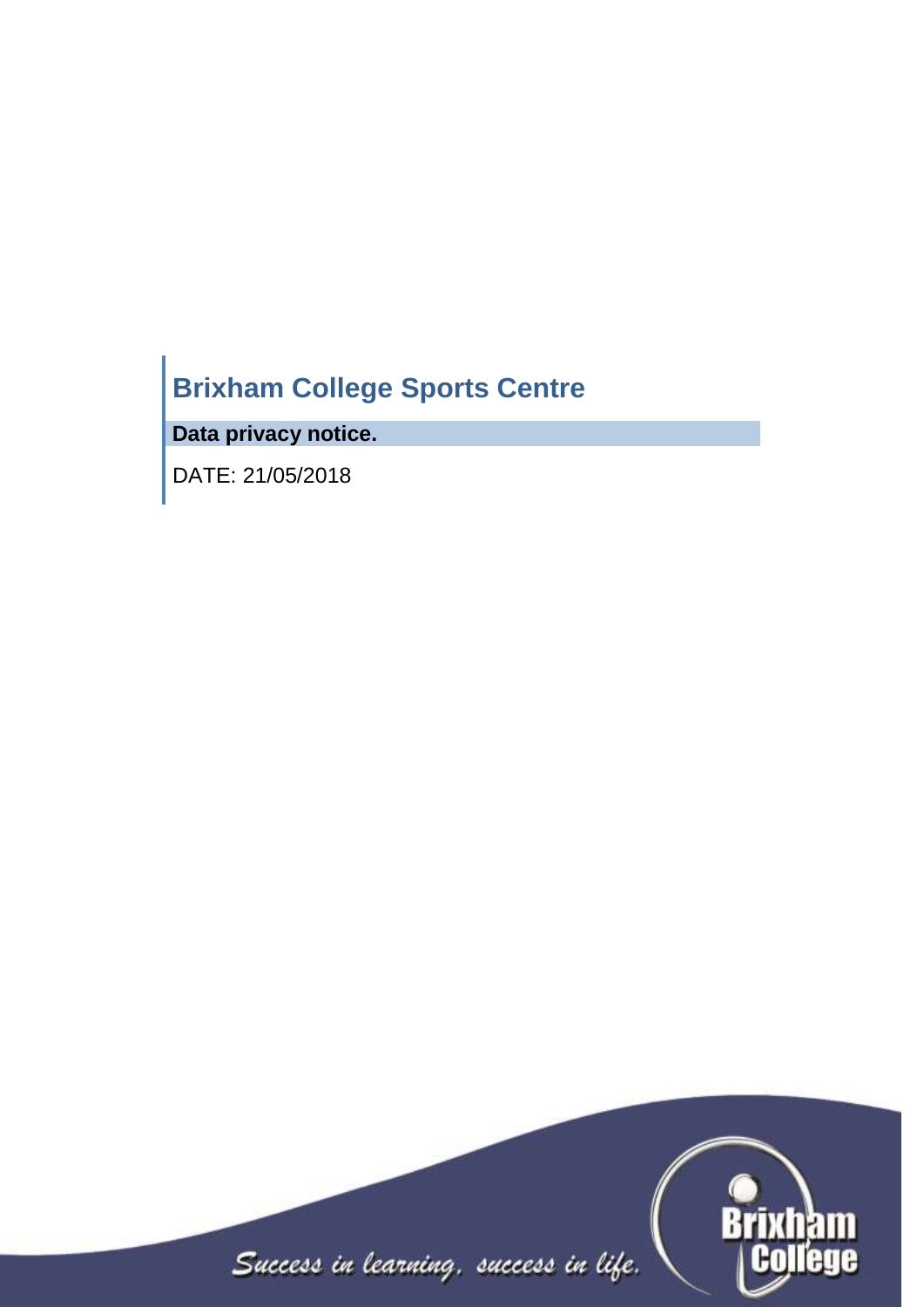# **Data privacy notice for Gym Members**

Under data protection law, individuals have a right to be informed about how the Sports Centre uses any personal data that we hold about them. We comply with this right by providing 'privacy notices' (sometimes called 'fair processing notices') to individuals where we are processing their personal data.

This privacy notice explains how we collect, store and use personal data about members or individuals who subscribe to services, or otherwise engage, with our Sports Centre.

We, Brixham College Academy Trust, are the 'data controller' for the purposes of data protection law.

Our data protection officer - see 'Contact us' below.

#### **The personal data we hold**

We process data relating to members, or individuals who otherwise engagewith our Sports Centre. Personal data that we may collect, use, store about you includes, but is not restricted to:

- Contact details
- Date of birth, marital status and gender
- Next of kin and emergency contact numbers
- Bank account details for Direct Debits
- Medical Conditions
- Prescription Medication
- GP Referral details
- Photographs
- CCTV footage
- Data about your use of the Sports Centre's facilities

#### **Why we use this data**

The purpose of processing this data is to facilitate memberships of the Sports Centre, including to:

- Enable you to follow fitness plans
- Ensure Health and Safety
- Safeguard our Pupils
- Confirm consent for younger members
- Ensure services can be tailored to a members health and fitness needs
- Collect payments

#### **Our lawful basis for using this data**

We only collect and use personal information about you when the law allows us to. Most commonly, we use it where we need to:

- Fulfil a contract we have entered into with you
- Perform duties within the public interest (e.g. safeguarding)
- Carry out a task in the members interest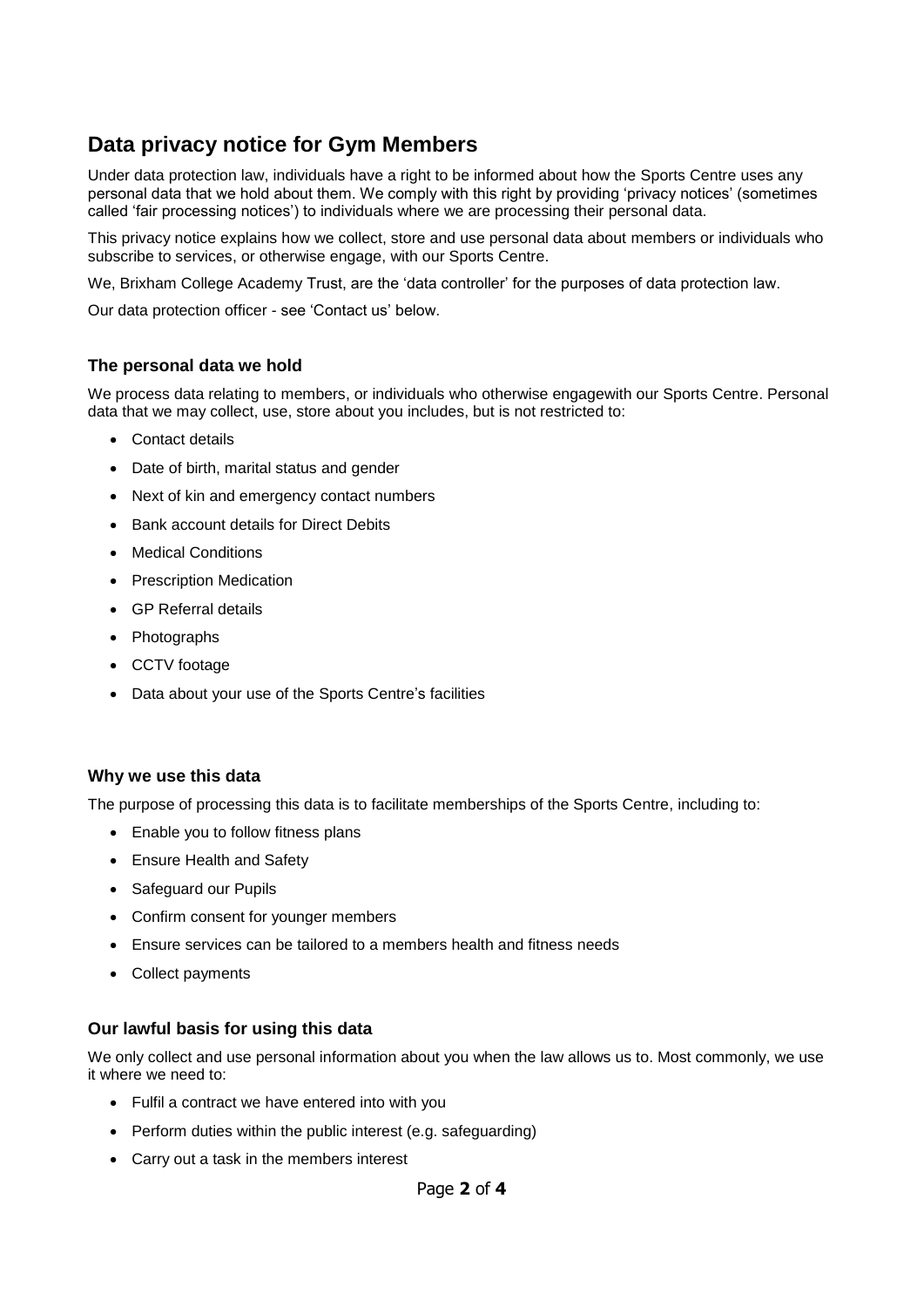Less commonly, we may also use personal information about you where:

- You have given us consent to use it in a certain way
- We need to protect your vital interests (or someone else's interests)
- We have legitimate interests in processing the data

Where you have provided us with consent to use your data, you may withdraw this consent at any time. We will make this clear when requesting your consent, and explain how you go about withdrawing consent if you wish to do so.

Some of the reasons listed above for collecting and using personal information about you overlap, and there may be several grounds which justify the Sports Centre's use of your data.

### **Collecting this information**

While the majority of information we collect from you is mandatory, there is some information that you can choose whether or not to provide to us.

Whenever we seek to collect information from you, we make it clear whether you must provide this information (and if so, what the possible consequences are of not complying), or whether you have a choice.

#### **How we store this data**

We create and maintain a file for each member. The information contained in this file is kept secure and is only used for purposes directly relevant to your membership.

Once your membership has ended your original subscription information is retained for safeguarding and future medical referral and also should you re-join as a member.

Membership and referral data is archived and stored for a period of six (6) years.

#### **Data sharing**

We do not share information about you with any third party

Where it is legally required, or necessary (and it complies with data protection law) we may share personal information about you with:

- Financial organisations the process of payments
- Our auditors
- Health authorities data is shared to and from referrals
- Police forces, courts.
- Professional bodies